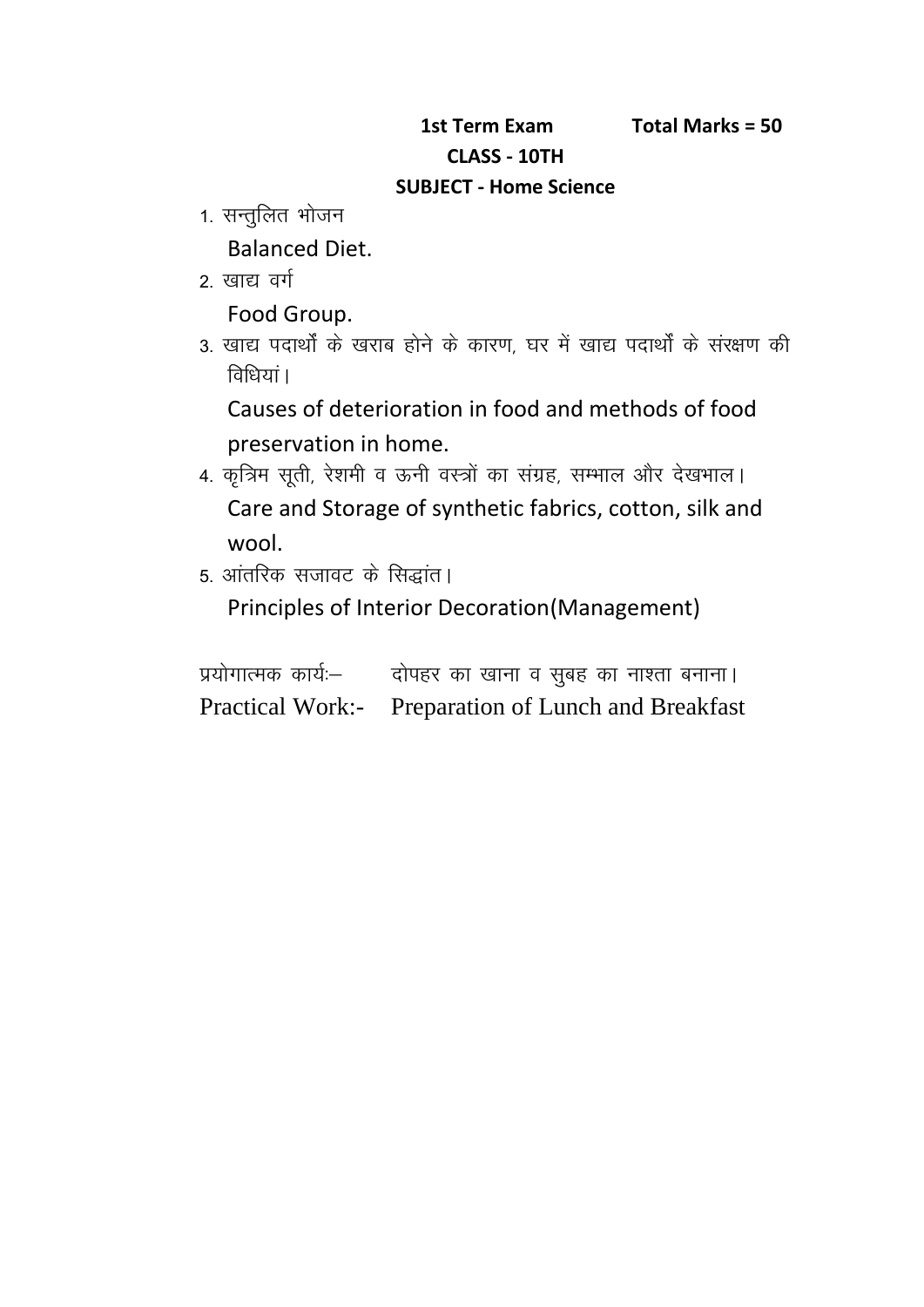## **SUBJECT - Home Science**

- and Term Exam Total Marks = 50<br>CLASS 10TH<br>6. उपयुक्त फर्नीचर व सजावट की साधारण वस्तुओं का चुनाव, रंगों का मेल,<br>पुष्प विन्यास व चित्रों को सजाने की व्यवस्था। iq"i foU;kl o fp=k s a dk s ltku s dh O;oLFkkA Selection of suitable furniture and simple articles of decoration, colour combination, arrangement of flowers and decorating pictures. पुष्प विन्यास व चित्रों को सजाने की व्यवस्था।<br>Selection of suitable furniture and simple articles of<br>decoration, colour combination, arrangement of flowers<br>and decorating pictures.<br>7. शिशु विकास के सिद्धांत (शिशु का शारीर
- Principles of child development(Physical and emotional need of growing child) and decorating pictures.<br>7. शिशु विकास के सिद्धांत (शिशु का शारीरिक और संवेगात्मक विकास।<br>Principles of child development(Physical and emotional<br>need of growing child)<br>8. आदतों का निर्माण, भोजन सम्बन्धी, निद्रा, शौचादि व्य
- आदतें।

Formation of Habits (Eating, Sleeping, Excretion, Exercise and Play habits) 8. आदतों का निर्माण, भोजन सम्बन्धी, निद्रा, शौचादि व्यायाम व खेल सम्बन्धी<br>आदतें।<br>Formation of Habits (Eating, Sleeping, Excretion, Exercise<br>and Play habits)<br>9. भोजन सम्बन्धी आदतें।

| and Play habits)<br>9. भोजन सम्बन्धी आदतें।<br>Eating habits. |    |                                                        |
|---------------------------------------------------------------|----|--------------------------------------------------------|
|                                                               |    | प्रयोगात्मक कार्यः—         1.       जैम और आचार बनाना |
|                                                               | 2. | घरेलु दवाईयों का बाक्स बनाना                           |
|                                                               | 3. | प्रैशर कुकर में सेफटी बाल्व लगाना।                     |
| Practical Work:- 1.                                           |    | Preparation of Jam and Pickle                          |
|                                                               | 2. | Preparation of House hold chest of                     |
|                                                               |    | Medicines.                                             |
|                                                               | 3. | Changing the Safety valve of the                       |
|                                                               |    | <b>Pressure Cooker</b>                                 |